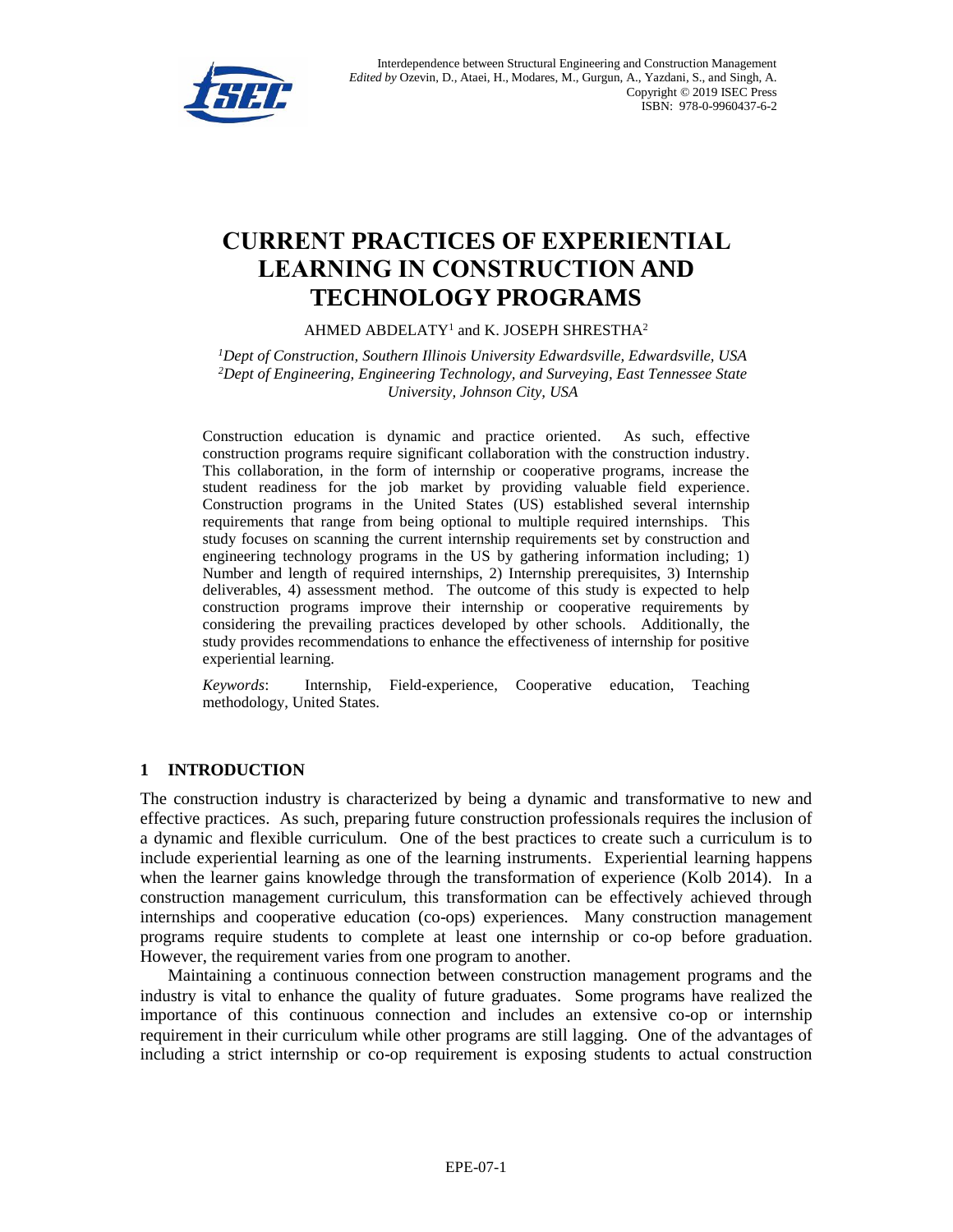experience outside the classroom. This allows students to apply knowledge gained in the classroom to real-life construction projects. It further enhances students' classroom learning experience as they will be better equipped at identifying and understanding the potential applications of classroom knowledge in their future work environment.

From the university's perspective, programs benefit from keeping an active link with the industry to validate and improve their curriculum. However, requiring several credit hours internship or co-op requirement may pose a challenges on some students to graduate on time especially since several programs require such internships or co-op to be completed one or two semester before graduation. Additionally, some programs may struggle with distributing their required credit hours for graduation between experiential learning-based courses and other required traditional courses.

The objective of this study is to survey the internship and co-op requirements of construction engineering, technology, and management programs from Southeast region and Great Lakes region of Associated Schools of Construction (ASC) which includes the state of Alabama, Florida, Georgia, Mississippi, North Carolina, South Carolina, Virginia, and Tennessee, Illinois, Ohio, Indiana, Michigan, Kentucky, and Wisconsin. Based on the data collected from public websites, the authors analyze the advantages and disadvantages for different internship requirements. The authors also compare the similarities and differences in the internship requirements between the programs in Southeast region and Great Lakes region. Additionally, recommendations for programs that plan to include an internship or co-op requirement are presented.

#### **2 LITERATURE REVIEW**

The experiential learning model is not something new. The theory has been proposed and implemented more than 40 years ago. Kolb (2014) reformulated the experiential learning theory. There are 4 structural dimensions underlying the process of experiential learning. Kolb's model involves four areas of experiential learning 1) reflective observation, 2) active experimentation, 3) abstract conceptualization and 4) concrete experience. These areas would be encountered through an experiential learning activity such as an internship or a co-op experience. An internship has innumerous definitions; however, it can be defined as a supervised work experience with an intention of encountering an experiential learning strategy (O'Neill 2010). According to O'Neill (2010), an internship should be a deliberative form of learning that has a cycle of feedback for improvement to support learning goals and objectives.

Tener *et al.* (2001) analyzed the effectiveness of experiential learning from internships in construction engineering and management. The study examined reports submitted by 170 construction engineering and management students after finishing their internships. The authors analyzed the language in the reports and match it to the four learning modes suggested by Kolb's experiential learning model. Active experimentation and reflective observation are the highest learning modes encountered during the internship. The study also reported a significant development in student's self-efficacy because of the internship experience.

In disciplines close to construction management, McCarthy and McCarthy (2006) integrated experiential learning into business curricula. Experiential learning as a learning pedagogy gives an opportunity to the students to learn from personal encounter and actual work experience. This learning process occurs through cooperative education placements, internships, job shadowing, and classroom-based hands-on activities. McCarthy and McCarthy (2006) investigated the effectiveness of incorporating job shadowing in a junior level business communication course. Sixty-eight students participated in an 8-hour job shadowing assignment. Students were asked to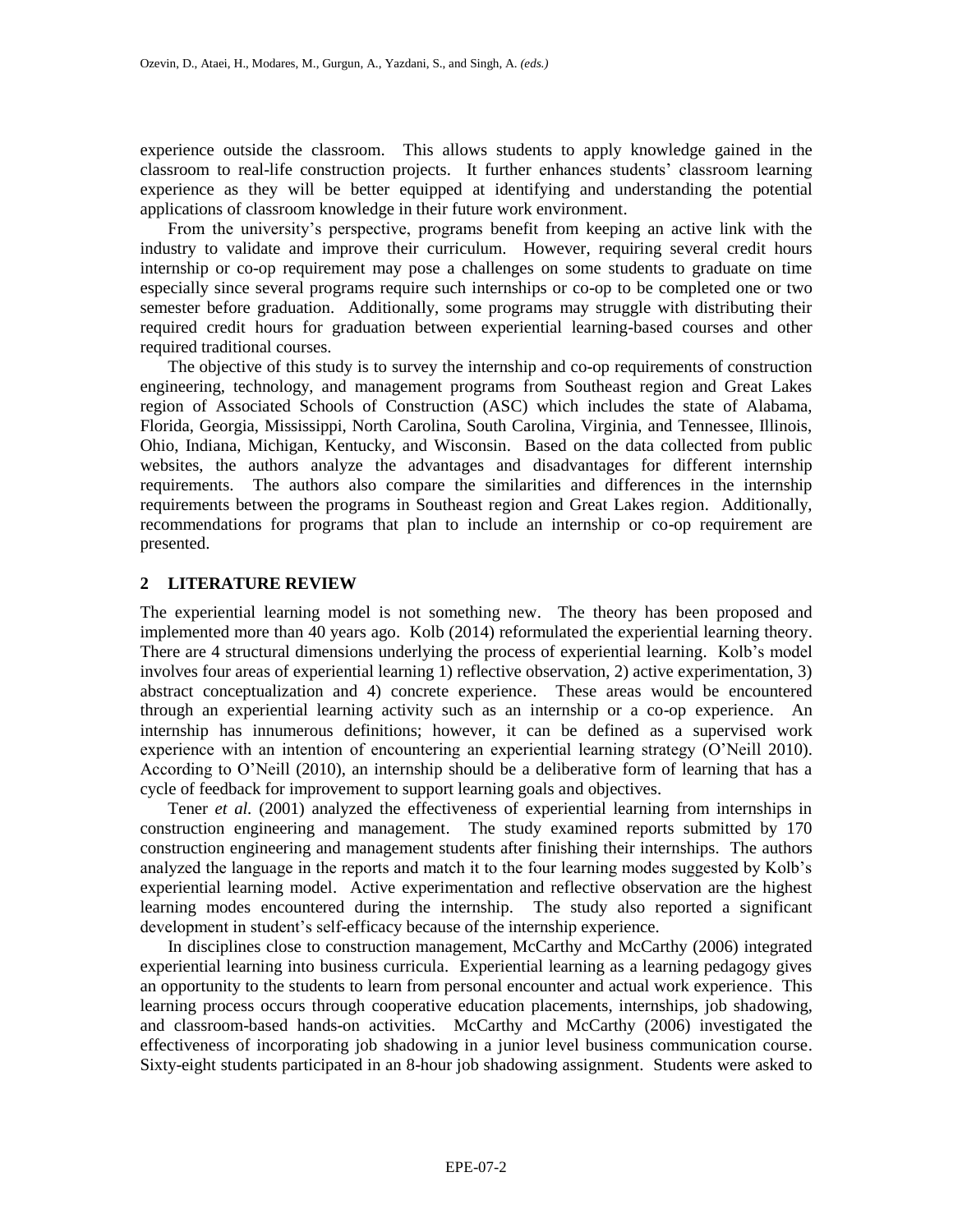write a reflective paper on what they experienced. An exit survey indicated that 100% of the students found that job shadowing was helpful or very helpful activity (McCarthy and McCarthy 2006). Similarly, Gault *et al.* (2000) investigated the relationship between the student success and exposure to experiential learning in the form of internship. The study shows that experiential learning plays an important role in preparing students for entry job-level market. Through a survey, students who interned before were able to secure jobs faster than students who never interned. Students who previously had an internship reported securing higher monetary compensation from their first job compared to students with no internship experience.

Doel (2008) describes an approach that aims at maximizing the benefits gained through industry internships. The approach adopted the School of Engineering at the University of Queensland enhances the students' reflection on their internship experience. Students are required to report logs and critical learning activities. Afterwards, students are required to analyze their significant learning activities by analyzing the situation, self-impact, interpretation, and decision. Doel (2008) also notes an important observation related to experiential learning: students actually learn from reflecting on their experience and taking responsibility.

## **3 OBJECTIVES AND METHODOLOGY**

The main objective of this study is to investigate the adoption and implementation of internship and co-op education in the US construction engineering, technology, and management programs. This objective is achieved by: 1) collecting data on the internships and co-op requirements of the construction programs in Southeast and Great Lakes regions, 2) analyzing the variation of such requirements using descriptive statistics, 3) compare the requirements among the programs from the two regions, 4) providing recommendations based on the prevailing internship or co-op requirements.

## **4 DATA**

The authors used ASC's regional directory to identify the colleges and universities in Southeast and Great Lakes regions that offer associate or bachelor's degrees in construction engineering, technology, or management. The Southeast region consist of eight states (Figure 1): Alabama, Florida, Georgia, Mississippi, North Carolina, South Carolina, and Tennessee; the Great Lakes Region consists of six states: Illinois, Indiana, Kentucky, Michigan, Ohio, and Wisconsin. The authors studied programs from 15 colleges and universities from Southeast region and 23 from Great Lakes region.



Figure 1. States covered in the survey.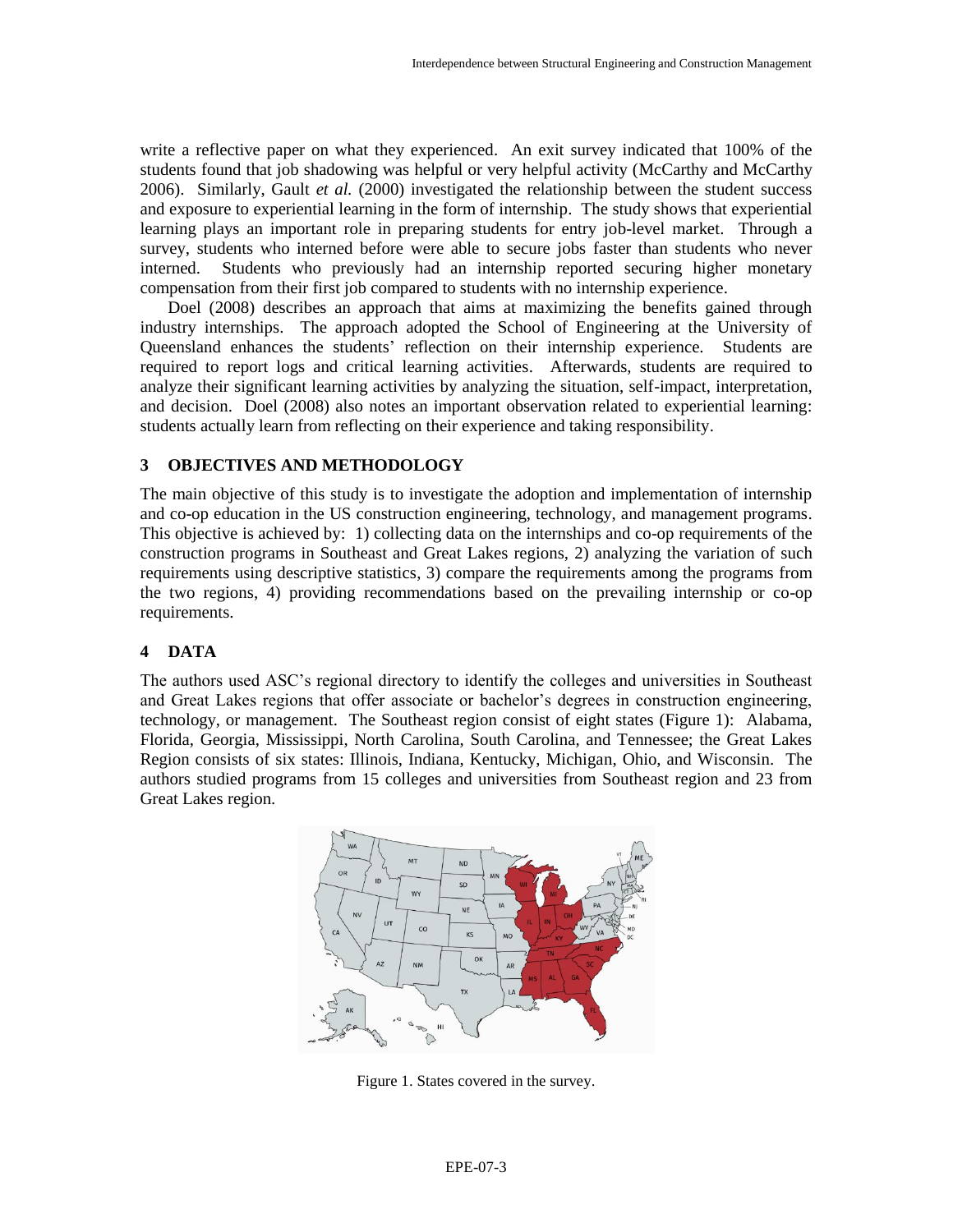Most of the data were obtained from their course catalog and program overview pages from their websites. The data collected include a) number and length of required internships, b) internship prerequisites, c) internship deliverables, and d) assessment methods.

## **5 INTERNSHIP REQUIREMENTS**

The results of the survey are summarized in Table 1. More than half the programs surveyed have internship and/or co-op requirements for graduation. More percentage of programs in Great Lakes region require internship and/or co-op. While median number of internship and/or co-op hour requirement in Great Lakes regions is higher, the average is higher in the Southeast region. Overall, the median number of hours required by the programs in both regions combined is 400 hours.

|  |  | Table 1. Descriptive statistics of internship and co-op requirements. |
|--|--|-----------------------------------------------------------------------|
|  |  |                                                                       |

| <b>Descriptions</b>                                   | <b>Southeast</b> | <b>Great Lakes</b> | Combined |
|-------------------------------------------------------|------------------|--------------------|----------|
| <b>Total Number of Programs Surveyed</b>              | 27               |                    | 50       |
| Average Internship and/or Co-op Hours                 | 530              | 401                | 438      |
| Median Internship and/or Co-op Hours                  | 400              | 490                | 400      |
| Percentage of Programs Requiring Internships or Co-Op | 48%              | 83%                | 64%      |

Figure 2a shows that most of the programs do not require any internship and/or co-op while 16 programs surveyed requires at least one. Some programs required up to 5 internships. Figure 2.b shows that most of the programs prefer internships over co-op.



Figure 2. Number of internship and/or co-op requirements in the combined region.

Figure 3 shows the distribution of the number of hours required for graduation in the construction programs in Southeast and Great Lakes regions and their combination. The number of hours required varies widely in the programs surveyed. In all cases, 400 hours is the most common number of hours for internship and/or co-op. Those that require any such hours, the requirement is as low as 80 hours to as high as 800 hours. The second most common number of such hours is 300.

The study further noticed variation in requirements to take the internship/co-op positions. Some programs required junior or senior standings, others have various other course as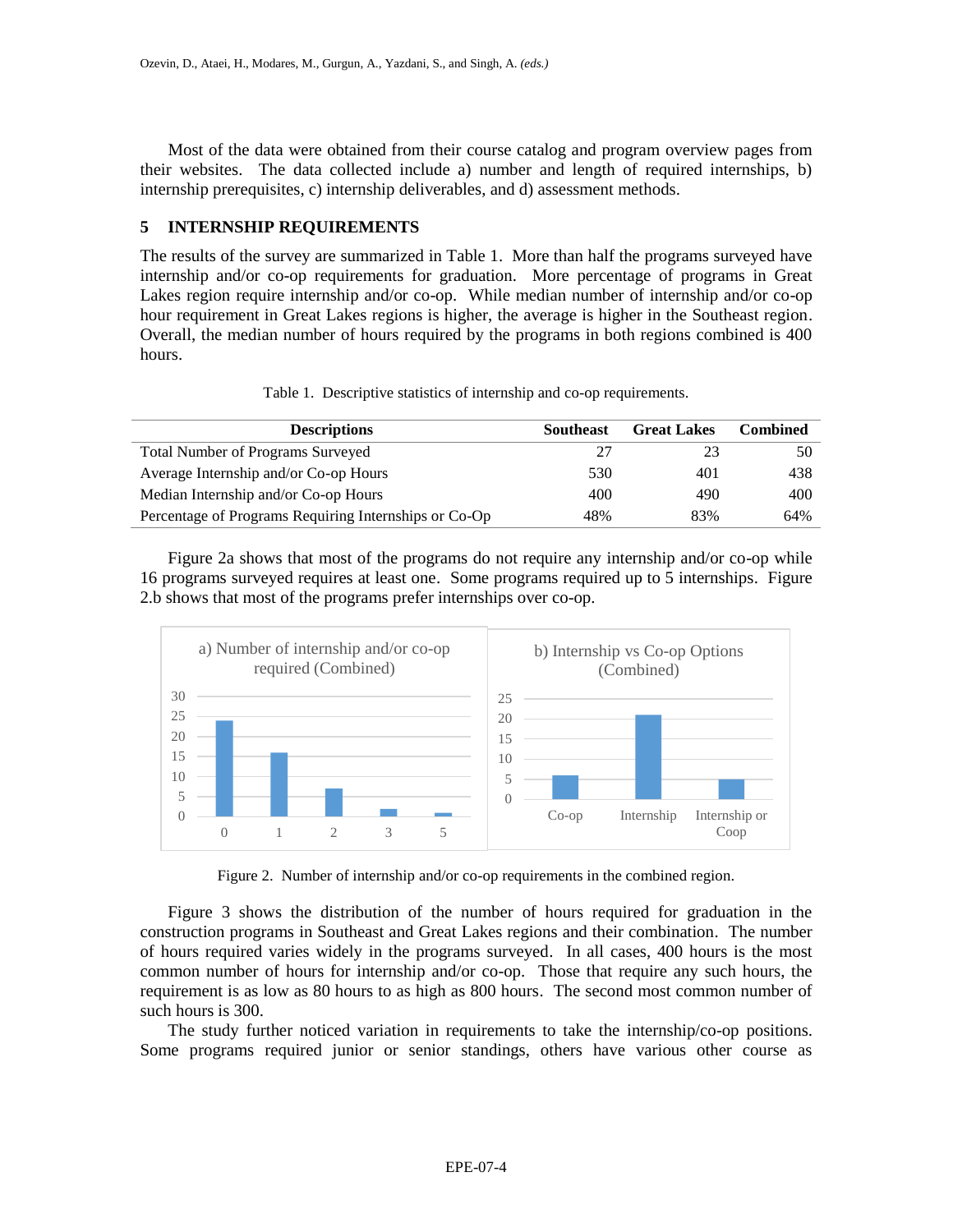

prerequisites before enrolling for the class, and others require departmental approval. Further the total number of credit hours for the internship also varied from 1 to 12 credits when it is required.

Figure 3. Distribution of number of internship and/or co-op required for graduation.

Many programs require a formal presentation and/or reports from the student and documentations from the company once internships and/or co-op are completed. This is a good practice to have.

#### **6 DISCUSSION AND CONCLUSION**

Based on the data collected, the authors believe that a 400 hours internship is a reasonable and important requirement for graduation. Requiring more than one internship or co-op can create graduation hurdles especially when the construction market is not growing. Students may face difficulties finding internship opportunities to graduate on time. In addition, academics have noted that many states in the United States are pushing universities to lower the number of credit hours required for finishing a degree. This means that some schools may face challenges to redesign their curriculum.

Few programs require finishing 12 credit hours of internship or co-op experience. This requirement is considered one of the toughest requirements observed among all programs surveyed. On the other hand, not requiring any internship to graduate can significantly lower the level of readiness of some students with no prior construction experience. Based on the data collected, the prevalent requirement is one internship for 400 hours.

Most of the programs require interns to be in a junior or senior standing. Few other programs require specific coursework on safety or specific certification such as OSHA 10. The authors believe that having a safety coursework or certification is a good practice to ensure the interns safety in construction jobsites. Some programs have a publicly available internship handbook which describes the intern, industry mentor, and academic supervisor responsibilities and roles. The authors believe that this a good practice to identify the responsibilities and expectations before the start of the internship.

One major concern observed in regards with the effectiveness of internships is how the number of hours are counted. There is no discussion in any of the internship handbooks on this topic. The number of hours required for the internship completion should be tied to the